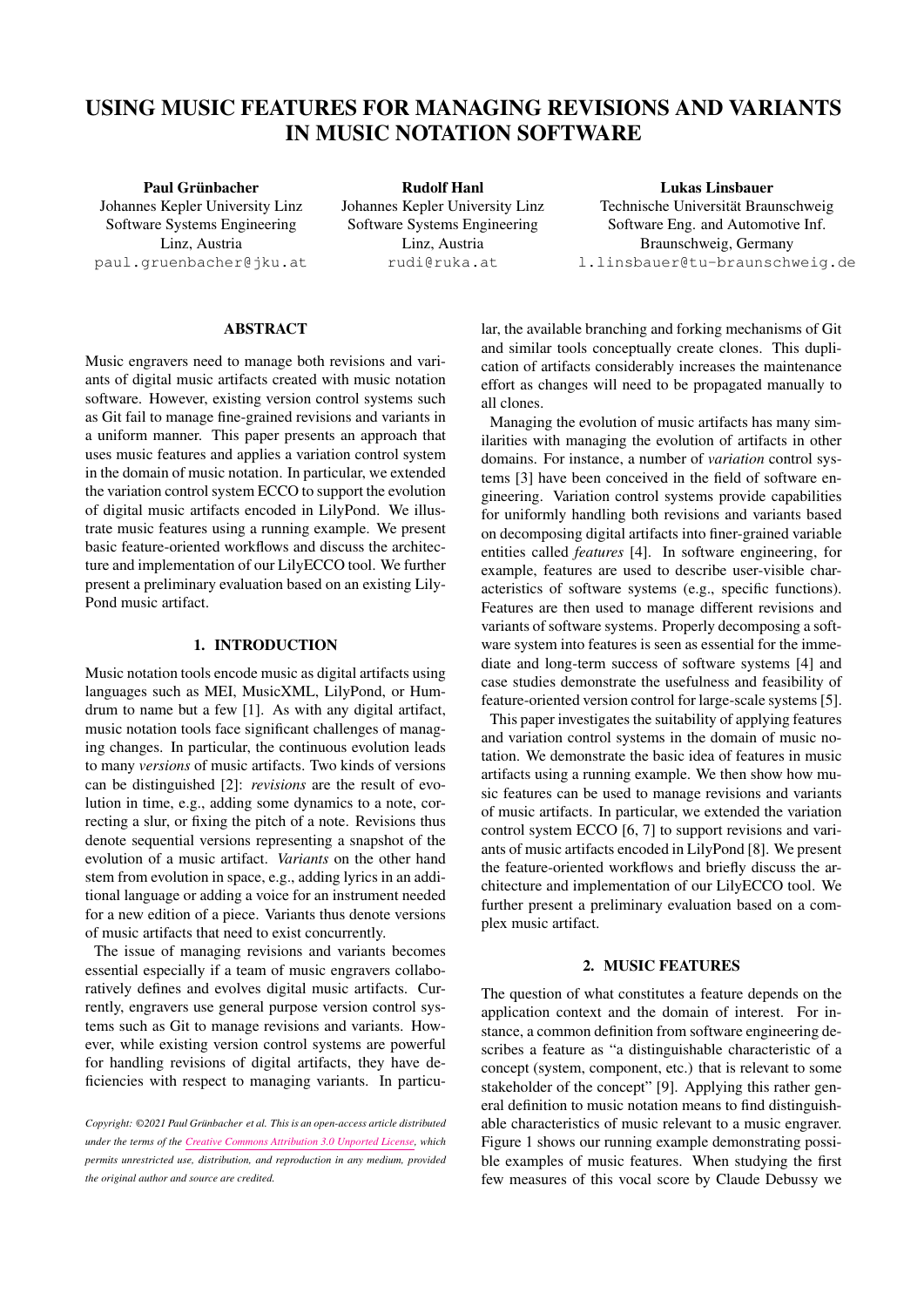



<span id="page-1-0"></span>Figure 1. Ten music features in the piece *Dieu! qu'il la fait bon regarder!* (by composer Claude Debussy and poet Charles d'Orléans) – setup (black), bass notes (red), tenor notes (brown), alto notes (yellow), soprano notes (grey), dynamics (orange), slurs (pink), articulations (green), lyrics (light blue), and piece header (dark blue).

can find features for setting up the score (setup), for defining notes (soprano notes, alto notes, tenor notes, bass notes), for handling texts (lyrics, piece header), as well as features concerning articulations, dynamics, and slurs. In Figure [1](#page-1-0) colors are used to visually indicate the mapping of elements in the score to features. The running example shows that a music artifact can be composed based on music features. The figure shows one particular version of the music artifact. However, different revisions and variants can be created by including or excluding different (revisions of) music features.

We now use this example to define and illustrate important concepts of music features based on existing work on feature-oriented software engineering [\[9,](#page-7-8) [3\]](#page-7-2):

*Mandatory and optional music features.* Common features that are present in all variants of a music artifact are referred to as mandatory features. For instance, we could assume that in our example this is the case for the feature soprano notes. Optional features on the other hand exist only in some variants, e.g., an English translation of the lyrics may not be provided in all its editions.

*Revisions of music features.* Revisions of features denote sequential versions and are the result of evolution in time, e.g., fixing the pitch of a note. For instance, the revision soprano notes.2 may fix a false note accidentally introduced by the engraver in the initial revision soprano notes.1.

*Alternatives of music features.* In many practical cases different alternatives of features are needed. For instance, one could imagine different editions of our running example created based on different translations of the lyrics.

*Composing music features.* Mandatory music features appear in all variants of a music artifact, while optional and alternative features result in different variants of a music artifact, which depend on the selection of the desired features by an engraver.

# 3. INTENSIONAL AND EXTENSIONAL VERSIONING

We investigate if and how music features can be used for managing revisions and variants in music notation. The field of software configuration management has developed a wide range of methods and tools, which pursue two important versioning strategies [\[2\]](#page-7-1):

*Extensional versioning* assumes that all existing versions are explicitly enumerated. It then allows to retrieve all versions that have been created before. Examples of tools supporting extensional versioning are Git or Subversion, which keep track of the evolution history by assigning revisions to states of a system over time. However, in practice, evolution is rarely just a linear sequence of steps, and current tools thus provide branching mechanisms for dealing with variants: for instance, short-term feature branches exist for as long as it takes to develop a new feature in isolation. Once the new feature is finished, the branch is no longer used and merged with the original artifact. However, at this point the new feature becomes inseparable from the rest of the artifact, i.e., its location in the artifact is not managed explicitly. The purpose of long-term branches on the other hand is to create clones of existing artifacts, based on which variants are then created. However, long-term branches quickly leads to maintenance problems as updates and fixes need to be propagated to all variants.

*Intensional versioning* aims at overcoming these limitations by providing fine-grained mechanisms for managing variants, thereby avoiding feature branches or variant branches. Furthermore, this strategy allows to create versions that have not been explicitly enumerated and committed before. Examples of tools supporting intensional versioning are variation control systems such as ECCO or SuperMod [\[3\]](#page-7-2). They use concepts like features, configurations, and construction rules to compose arbitrary versions.

We will show in this paper that such composition is pos-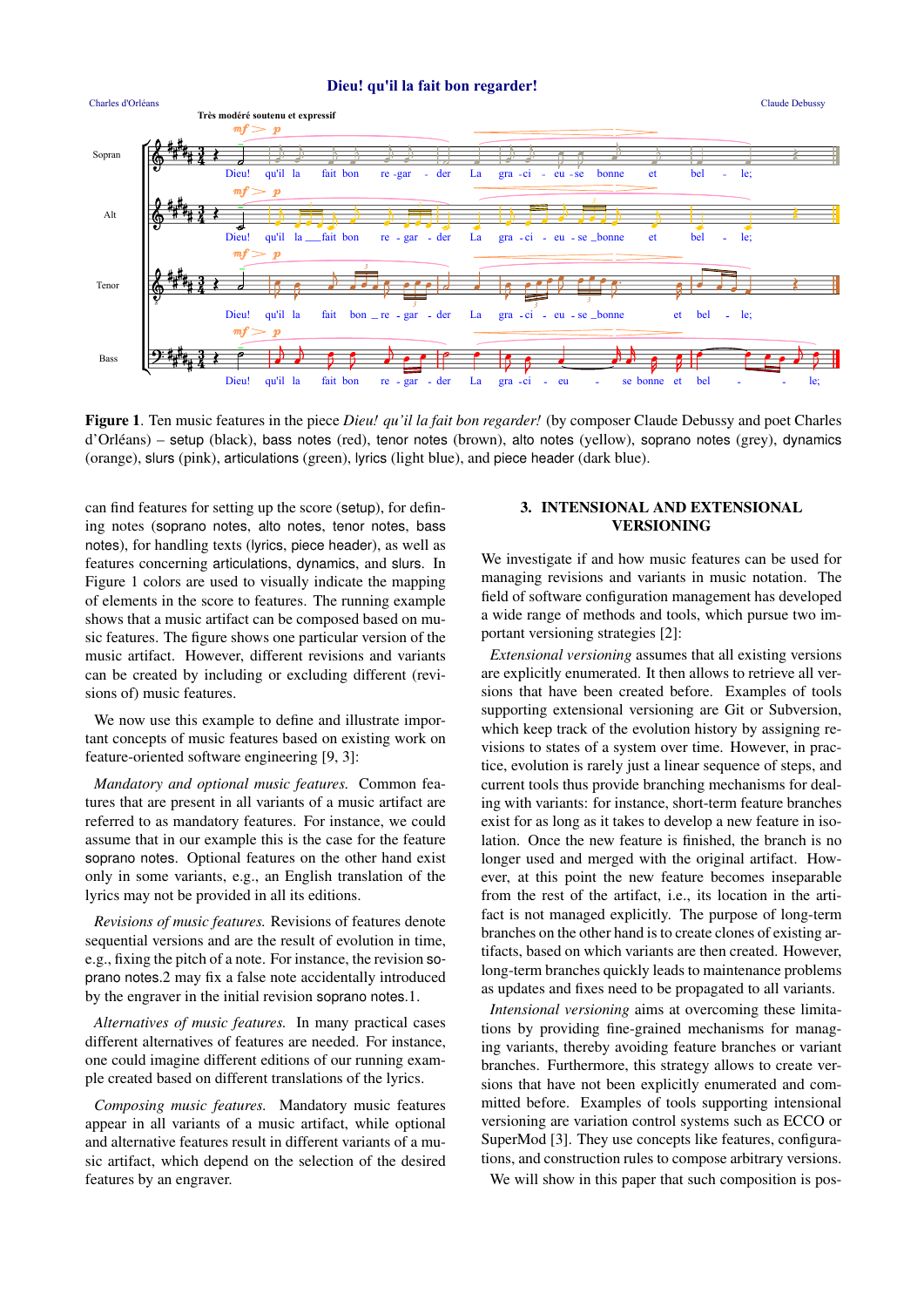

<span id="page-2-0"></span>Figure 2. Workflow and architecture of LilyECCO.

sible for music features, however, there are two key challenges: (i) automatically composing features relies on *creating precise and fine-grained mappings of features to elements* of music artifacts (cf. Figure [1\)](#page-1-0). Creating such mappings manually quickly becomes infeasible, thus making tools indispensible; (ii) features are not independent of each other and so *handling interactions between features* [\[10\]](#page-8-0) becomes essential. As a simple example consider the last two bars of the bass voice in the running example. The alignment of the lyrics works if both the tie and the lyrics are present, while problems of misaligning the text would occur in LilyPond if excluding the (fictitious) feature ties.

# 4. LILYECCO: MANAGING FEATURE-ORIENTED REVISIONS AND VARIANTS OF MUSIC

Our LilyECCO approach for feature-oriented version control of music uses LilyPond [\[8\]](#page-7-7), a computer program and domain-specific language for music engraving. The native text-based input language for LilyPond is comprehensive and provides commands needed for engraving classical music, complex notation, early music, modern music, tablature, vocal music, or lead sheets. LilyPond automatically computes the details of music layout, thereby allowing composers, transcribers and publishers to focus on the music instead of tweaking the layout.

To illustrate the typical feature-oriented workflow of Lily-ECCO we use our running example to illustrate its evolution in different evolution steps, ultimately resulting in different revisions and variants. We demonstrate how a music engraver can incrementally add music features to a repository and later compose variants based on the repository by specifying a feature configuration. We also illustrate how LilyECCO internally manages snippets of music artifacts in a feature-oriented manner.

*Adding music features* to an ECCO repository is possible by executing the operation commit, thereby telling Lily-ECCO which features (and feature revisions) are contained in a change. The left part of Figure [2](#page-2-0) illlustrates how a music engraver would commit features to the ECCO repository incrementally to create the running example. Due to space restrictions only partial code can be shown. The engraver first commits the notes, and then adds slurs, dynamics, and lyrics. After each step, the engraver commits changes by defining combinations of (revisions of) features, as shown by the commit commands on the green arrows. As soon as the engraver commits a change, the newly added or changed LilyPond source code must be mapped to the correct features. In LilyECCO, this is done using automated code analysis to extract the newly added source code artifacts and then map them to the newly created feature(s). For instance, when committing notes.1 and slurs.1, LilyECCO determines that the code marked as yellow (the newly added phrasing slur) needs to be mapped to the new feature slurs, while the unchanged code is still mapped to the feature notes.

*Creating a music variant* based on an ECCO repository is supported by executing the operation checkout, which composes (combinations of) features already stored in the repository. A music engraver can create music variants at any time. For example, in our running example shown in Figure [2](#page-2-0) the engraver checks out a music variant based on a configuration expression defining the first revision of the features notes, slurs, dynamics, and lyrics as indicated by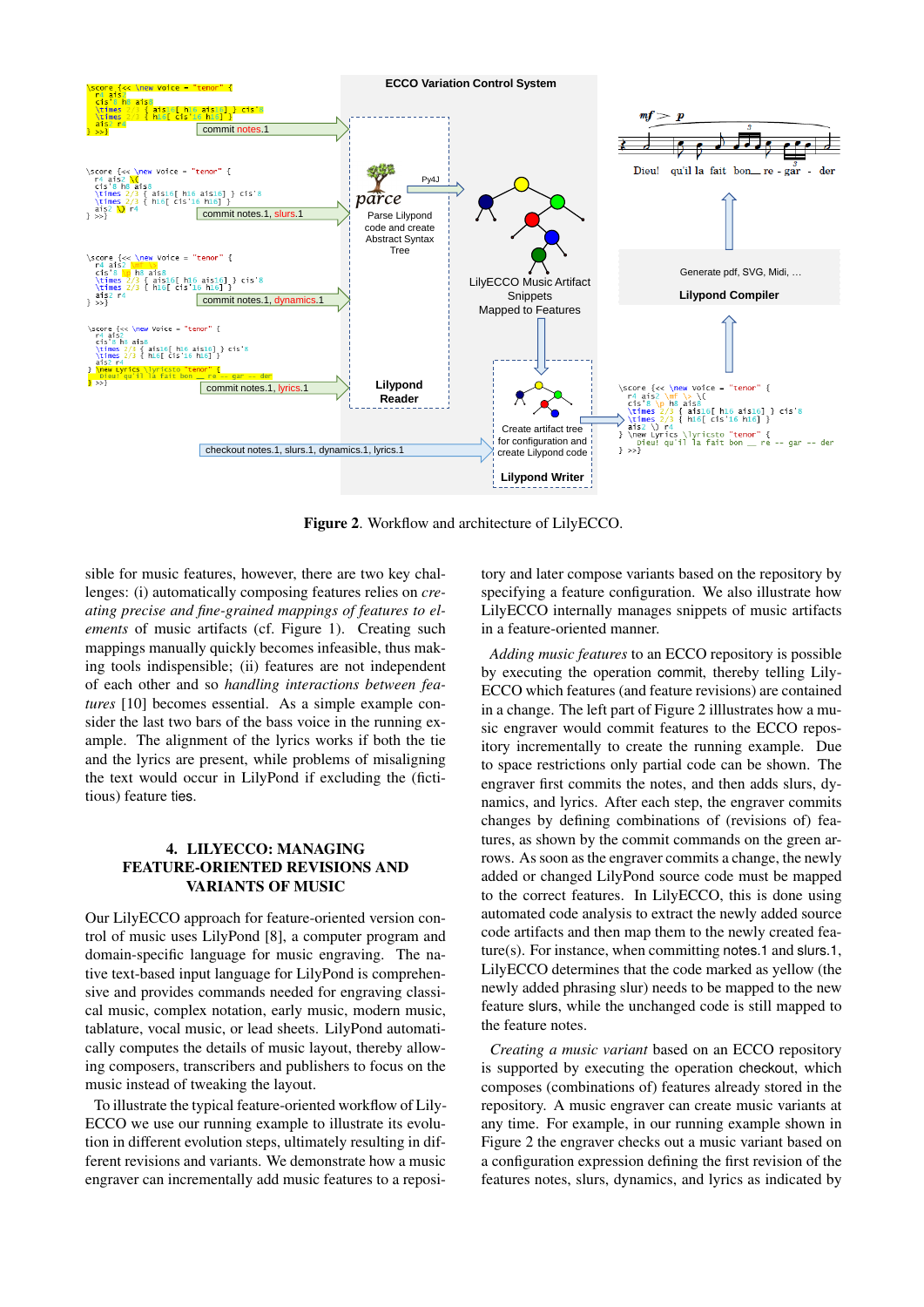

<span id="page-3-0"></span>Figure 3. Selected music artifact snippets for the running example. Each node refers to an artifact snippet while colors represent features. Labels denote individual artifacts (e.g., \global, \times 2/3) as well as features like slurs or dynamics. The edges are directed and represent containment, thus resulting in a tree structure. Dashed lines are used to indicate artifacts subtrees (e.g., Lyrics).

the blue arrow. LilyECCO then automatically composes the code shown on the right. The workflow continues and the engraver can modify the generated code to create a new revision or variant, and again commit the changes to LilyECCO if desired.

Throughout the continuous evolution of a music artifact, the presented workflow is used to add new features or to extend and update existing ones. Conducting this featureoriented workflow is infeasible without tool support for any non-trivial music artifact. For instance, feature mappings need to be continuously updated and feature interactions need to be managed. LilyECCO supports such a feature-oriented process.

## 5. LILYECCO ARCHITECTURE

LilyECCO's architecture shown in Figure [2](#page-2-0) comprises the following key components:

*Variation Control System.* It has been shown that variation control systems can address both challenges of creating precise mappings and managing feature interactions [\[3\]](#page-7-2). We selected the variation control system ECCO for our purpose [\[6,](#page-7-5) [7\]](#page-7-6). It stores music features in a repository in the form of artifact graphs and maintains mappings between features and snippets of the music artifacts. ECCO further supports the evolution of features over time by considering feature revisions in the automatically computed traces.

For the purpose of illustration Figure [3](#page-3-0) shows a simplified and partial view of the music artifact snippets of Debussy's piece after committing the features shown in Figure [1.](#page-1-0) This internal representation allows to determine how specific snippets of LilyPond code map to specific features. In particular, presence conditions determine whether the artifact snippets are part of a specific version. A presence condition is a propositional logic formula with feature revisions as literals [\[7\]](#page-7-6).

We extended ECCO to allow storing and managing music features in an artifact graph structure shown in Figure [3.](#page-3-0) For that purpose, we developed a LilyPond Reader plugin allowing to recognize and store music artifacts, and a LilyPond Writer plugin to automatically compose Lily-Pond code for a chosen configuration:

*LilyPond Reader.* More technically, the Python package parce [\[11\]](#page-8-1) parses LilyPond input into a tree structure based on the LilyPond language definition. This tree structure is then used by our LilyPond Reader plugin to analyze Lily-Pond input files and to create an artifact graph managed by ECCO. The ECCO system is implemented in the programming Java, while the parce parser is written in Python. We thus use Py4J (https://www.py4j.org) to execute parce (version 0.13) from our LilyPond Reader plugin written in Java.

*LilyPond Writer.* The LilyPond Writer plugin for ECCO is capable of creating a music artifact tree for a specific configuration. This is done by checking out a combination of (revisions of) features. LilyPond code is automatically created for the features selected by the music engraver in a configuration expression.

*LilyPond Compiler.* Finally, as shown in Figure [2,](#page-2-0) the LilyPond compiler processes the LilyPond code generated by the LilyPond Writer to produce output such as PDF documents, SVG files, or MIDI files.

ECCO is available as an open source system at [https://](https://github.com/jku-isse/ecco) [github.com/jku-isse/ecco](https://github.com/jku-isse/ecco). We also plan to release our Lily-ECCO extensions in the future.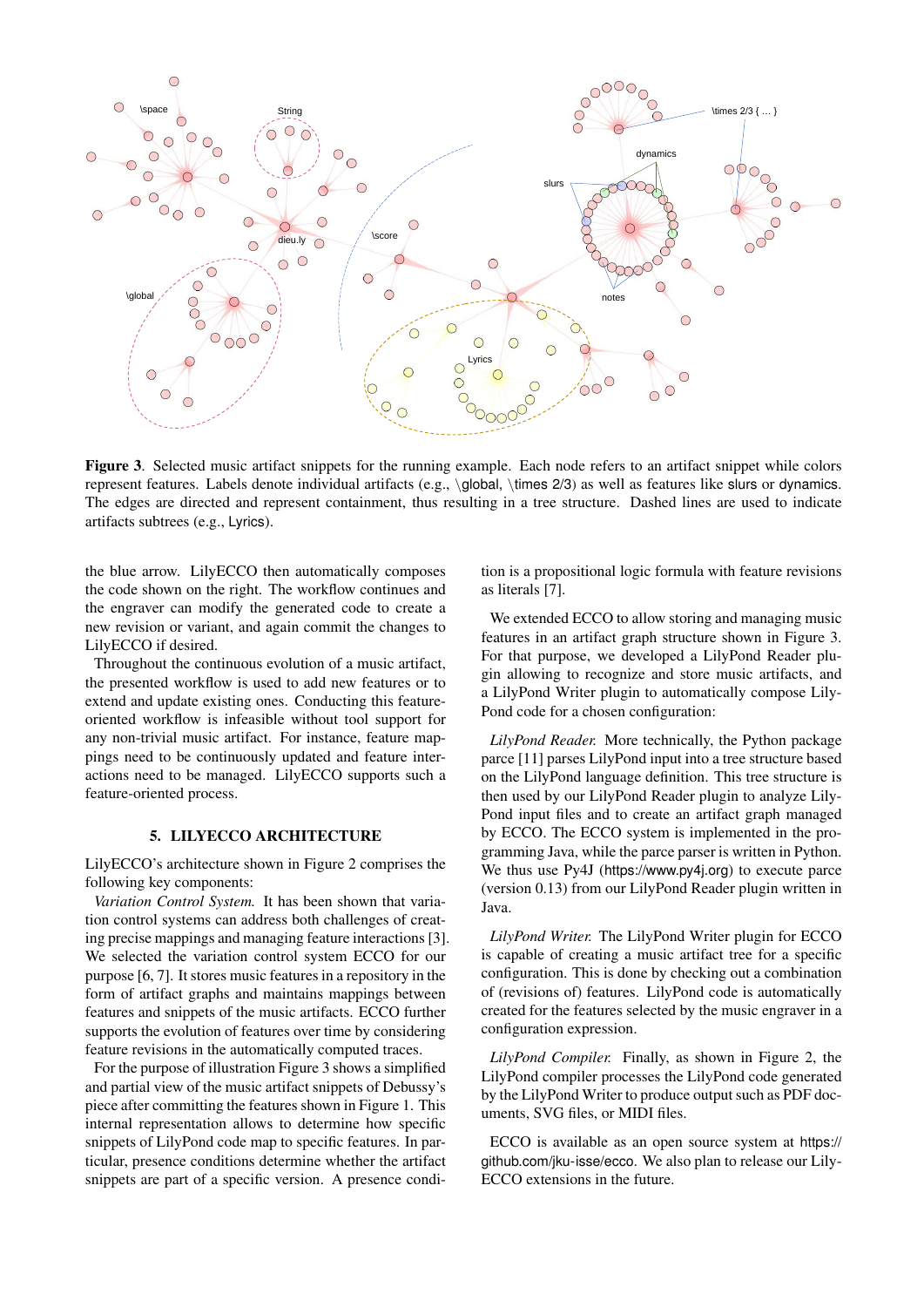## 6. EVALUATION

Our evaluation of the LilyECCO approach was guided by two research questions:

RQ1 – Correctness. Are the mappings of features to music artifacts computed correctly? We checked the correctness of the approach by creating and replaying the evolution history of a music artifact and then automatically composing different variants.

RQ2 – Performance. Does the approach scale for realworld music artifacts? We measured the performance of executing our approach to assess its usefulness in realistic workflows.

#### 6.1 Data Set

For our evaluation we applied the approach to a fairly complex piece of vocal music. In particular, we chose the motet "Factus est Repente" by the Upper Austrian composer Balduin Sulzer as our data set. The piece was decidated to the vocal ensemble the first author is part of. The piece consists of two parts: the first part comprises six voices, while the second part comprises two voices. The complete piece comprises about 500 lines of code. Analyzing this piece with the parce parser used in our LilyECCO plugin results in 10,286 abstract syntax tree elements, with a maximum tree depth of six. Specifically, the most frequently occurring elements in this piece are 2,009 note pitches, 1,456 parts of lyrics, 1,170 durations of notes, 949 lyric hyphens, 688 built-in LilyPond commands (e.g., \relative), 632 brackets, 583 direction delimiters, 583 script literals, 354 beams, 265 numbers (e.g. 4/4), 246 rests, 188 slurs and 183 definitions of dotted notes.

We identified music features by considering both the structure of this piece (i.e., parts and voices) as well as the basic elements of musical scores (i.e., dynamics, lyrics, articulations, texts, etc.). Upon closer inspection, we identified 52 music features, which define note pitches and durations for the six voices of part 1 and the two voices of part 2 (e.g., partoneSopOneNotes, partoneBasOneNotes, parttwoSopTwoNotes), lyrics (e.g., partoneSopOneLyrics, parttwoSopTwoLyrics), score setup (header, scorePartOne, scorePartTwo, text), as well as articulations, dynamics, slurs, and beams for each voice for our evaluation.

In our experiment we regarded the complete piece as the final version of our revision history. Using the Frescobaldi editor (<www.frescobaldi.org>), we then manually removed one feature after the other from the LilyPond code, giving us an evolution history of 52 versions. Replaying this history reflects possible changes of a music engraver incrementally adding features to define the music artifact.

## 6.2 Research Method

Regarding the correctness (RQ1) of the feature-to-music mappings we performed three steps:

*(i)* We developed a script allowing us to automatically replay each evolution step of the data set. The script commits each version of the evolution history, thereby incrementally adding all features described above.

*(ii)* We checked out selected revisions and variants based on the music features defined in our data set using Lily-ECCO. Since LilyECCO can also produce LilyPond files that were never input by the engraver we selected examples of both *extensional and intensional versioning*: extensional versioning means to construct previously committed versions, while intensional versioning means to construct new versions based on feature combinations never committed before (cf. Section 3).

*(iii)* We manually inspected selected computed featureto-music mappings in the ECCO repository. We also checked the integrity of the different variants by compiling the resulting LilyPond code. In case of syntax errors, we analyzed the reasons preventing successful compilation. Besides checking for syntax errors we also visually checked the variants in the resulting scores.

Regarding performance (RQ2) we measured the time required to analyze the different versions of the evolution history. Since the complexity of music artifacts grows over time, it is important to assess if later commits still scale, i.e., if the performance of the ECCO algorithms used to compute commonalities and differences between two successive commits allows to use LilyECCO in realistic workflows. We measured the time needed to parse the LilyPond code, and the time needed to commit the new version to the ECCO repository, which also includes the time needed to compute the commonalities and differences of different versions.

## 6.3 Results RQ1: Correctness

As outlined above, LilyECCO uses a tree structure to create artifact snippets, which are created and mapped to features based on the feature information in the commit command. In particular, the LilyECCO Reader distinguishes between different contexts (default, string, comment) resulting in tokens at different depths (default, brackets, keywords, lyrics, numbers, pitches and delimiters). More specifically, ECCO generated 11,786 artifacts snippets when replaying the evolution history for the data set we used in our evaluation. About half of the snippets (5,322) depend on the top six mappings to features: partoneSopTwoNotes (1,001), partoneSopOneNotes (992), partoneTenTwoNotes (869), partoneTenOneNotes (839), partoneBasOneNotes (817) and partoneBasTwoNotes (804).

Regarding *RQ1 (correctness)* we show the first page of the score for four variants created based on the Sulzer data set. Figure [4](#page-5-0) depicts four different variants:

*(a) Full piece.* This variant was created by checking out all music features listed in Section 5.1. The generated code compiles correctly and the score meets the expectations. Creating this variant is an example of extensional versioning [\[2\]](#page-7-1), i.e., retrieving a previously constructed version from the repository, in the case of LilyECCO based on explicit feature names. This demonstrates that the approach can successfully compose music artifacts based on artifacts snippets stored in the repository for the case of extensional versioning.

*(b) Individual voice.* This variant represents an interesting case of intensional versioning [\[2\]](#page-7-1), i.e., to automatically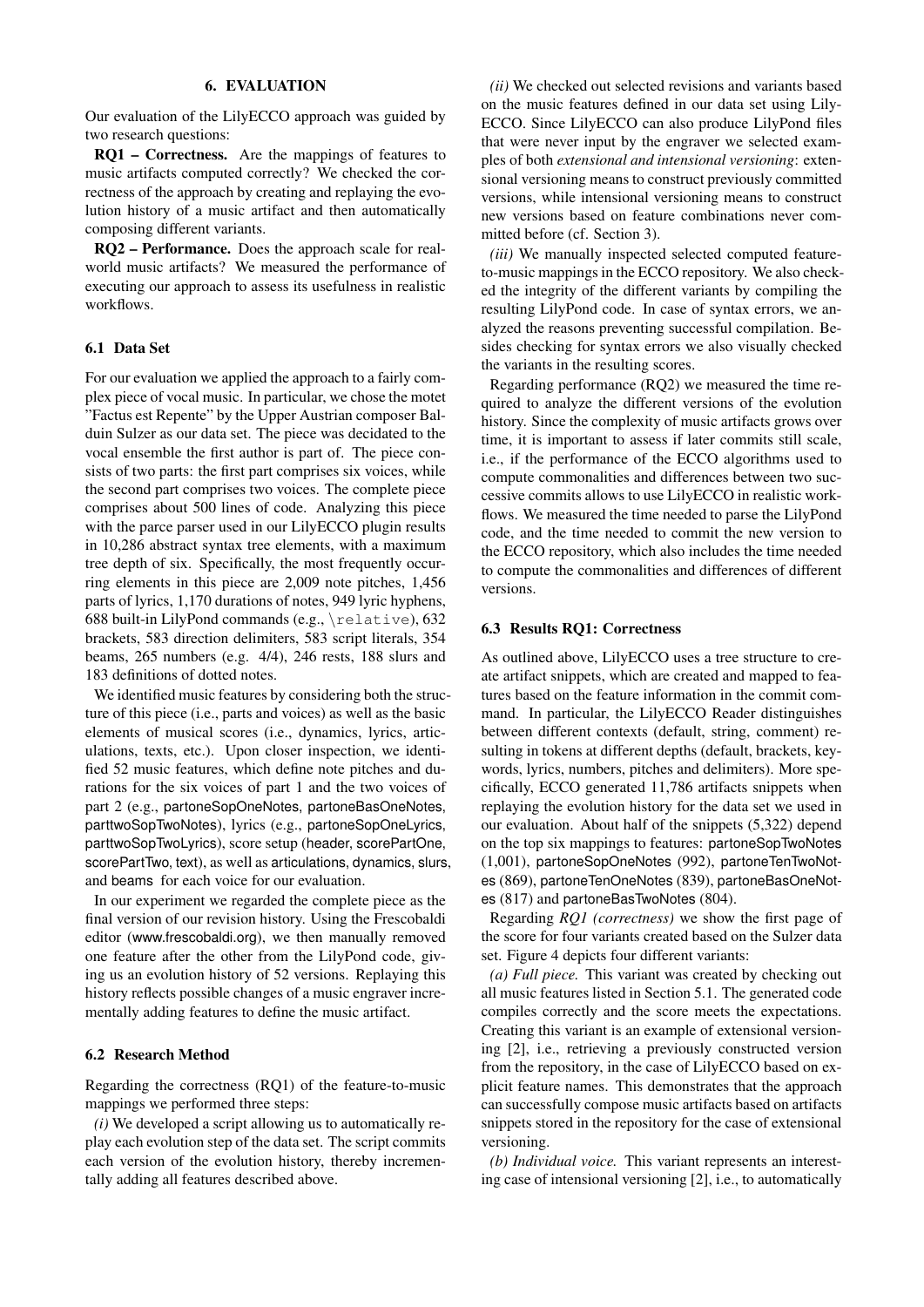<span id="page-5-2"></span><span id="page-5-1"></span>

<span id="page-5-4"></span><span id="page-5-3"></span><span id="page-5-0"></span>Figure 4. The first page of the score for four variants created with extensional or intensional versioning based on our data set during the evaluation: [\(a\)](#page-5-1) shows the score with all music features; [\(b\)](#page-5-2) shows a score variant for a single voice; the score variant in [\(c\)](#page-5-3) includes the two soprano voices of Part two; and variant [\(d\)](#page-5-4) includes only the notes of the soprano voices. In cases (a), (b), and (d) the variant was created without errors while minor fixes were needed in case (c) to move and remove wrongly mapped code (cf. Section 6.3.).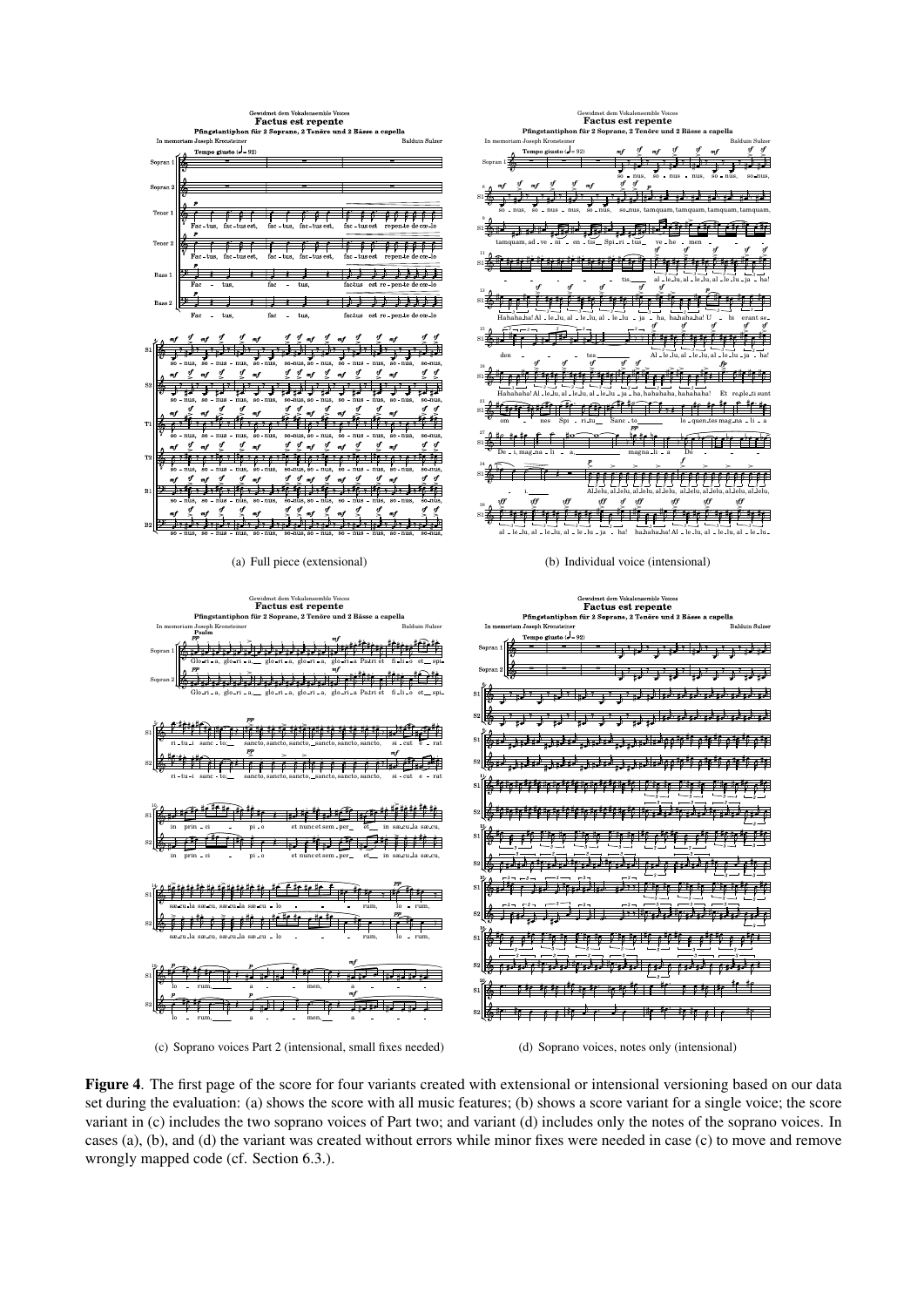construct a new combination of features on demand. The intention was to create a score variant with all features needed for a single voice. As in the first case the code of the generated variant compiles correctly and the score meets the expectations.

*(c) Soprano voices of Part 2.* This score variant extracting the soprano voices for part two is similar to the previous one at first sight. However, in this case of intensional versioning the initial attempt resulted in a syntax error detected by the compiler. The reason is that LilyECCO had never analyzed this specific variant, and there is an interaction of features that never existed before together (cf. our example at the end of Section 3). In particular, LilyECCO could not distinguish some global definitions and score definitions of part 2, as these features had never been committed separately. However, the workflow in LilyECCO in such cases is to simply fix the syntax errors in the checkedout variant and then commit the corrected variant, thereby telling LilyECCO how the specific variant looks like. In this case this was done by moving and removing two lines of code and commit the variant again, thereby allowing LilyECCO to distinguish these two features in future checkouts. Over time, this iterative process improves the mappings of features to music elements and allows the music engravers to correctly perform intensional versioning.

*(d) Soprano voices, notes only.* This variant is an example of successful intensional versioning. It includes the two soprano voices, but drops all other features. In this case LilyECCO was able to successfully construct the previously unknown variant.

## 6.4 Results RQ2: Performance

Regarding performance we report the execution times of analyzing the different versions of the evolution history. The experiment has been conducted using a Java 13 Hot-Spot 64-Bit Server VM on Windows 10 running on a PC with an Intel Core i5 with 3.5 GHz and 16GB DDR3- RAM. In our data set the size of the music artifact ranges from 39 elements (AST nodes) in the first version to 10,286 elements in the 52nd version. The algorithms in ECCO rely on computing tree-based commonalities and differences of code, so both the size of the artifact and the interaction of features have an influence on performance.

However, performance was acceptable for the data set given the complexity of the score, the number of features, and the size of the evolution history. The *time to commit* ranged from 0.1 to 28.2 seconds (mean: 5.8; standard deviation 7.8). User-perceived performance also depends on the time needed to parse the LilyPond code and to create a tree structure that can be handled by ECCO. This *time to parse* ranged from 0.2 to 2.1 seconds (mean: 1.3; standard deviation: 0.6). With respect to overall performance, the maximum time needed for parsing and committing a version was about 32 seconds for version 52, which indicates sufficient performance for practical workflows, given that commits would normally not be made very frequently.

#### 6.5 Discussion

The preliminary evaluation was successful in that it demonstrates the feasibility of the approach to automatically map snippets of music artifacts to features and to compose new variants of music artifacts based on the features for both extensional and intensional cases. These promising results give rise to plenty of opportunities for further research:

The question of *what constitutes a feature* depends on the application context and the eye of the beholder. For instance, features may be used in an ad-hoc fashion to track increments and additions to music artifacts (e.g., adding a new voice). However, they may also be used in a more systematic manner by planning the purpose of the different required variants in advance. This means that features used for the purpose of creating variants for music education would differ from the scenario of a music publishing house creating different scores from the same base.

Evaluating the usefulness of music features will be necessary, e.g., by conducting user studies with music engravers or by analysing existing evolution histories such as the Mutopia archives. Such studies will also help to better understand the practical advantages of LilyECCO compared to a more traditional approach using Git or a similar tool. In our evaluation we chose a rather fine-grained definition of features for the purpose of evaluating both the correctness and performance of our approach. We plan to study the impact of different levels of feature granularity on both correctness and performance.

Another important area is to look at *usability*, in particular the cognitive complexity of specifying configuration expressions. Variation control systems like ECCO use logical expressions to manage variants with features. Depending on the number of versions and the interactions of features this task may become cognitively demanding. The Cognitive Dimensions of Notations framework [\[12\]](#page-8-2) refers to such tasks as hard mental operations. For instance, creating configuration expressions for checking out variants is difficult for engravers who think in terms of music code but not in terms of features. It may help to let users point to artifact snippets that should be included in the variant rather than having them to consider logical expressions. Also, feature models may help to reduce the cognitive load by providing a higher-level and hierarchically-organized graphical perspective, as SuperMod [\[13\]](#page-8-3) or FORCE<sup>2</sup> [\[5,](#page-7-4) [14\]](#page-8-4) show.

In terms of possible tool support an interesting capability is to *color features* in music score editors, as shown for source code of programming languages [\[15\]](#page-8-5). Such a feature would also ease to systematically study the granularity of music features in realistic workflows. For instance, such studies have been conducted in the domain of software engineering to better understand how complex software artifacts can be decomposed into features of different granularity [\[15\]](#page-8-5).

Our current LilyPond Reader and LilyPond Writer plugins have so far been primarily used and tested for vocal music. Further *implementation enhancements* are required to support the full scope of the LilyPond language. This will then allow a more comprehensive evaluation of using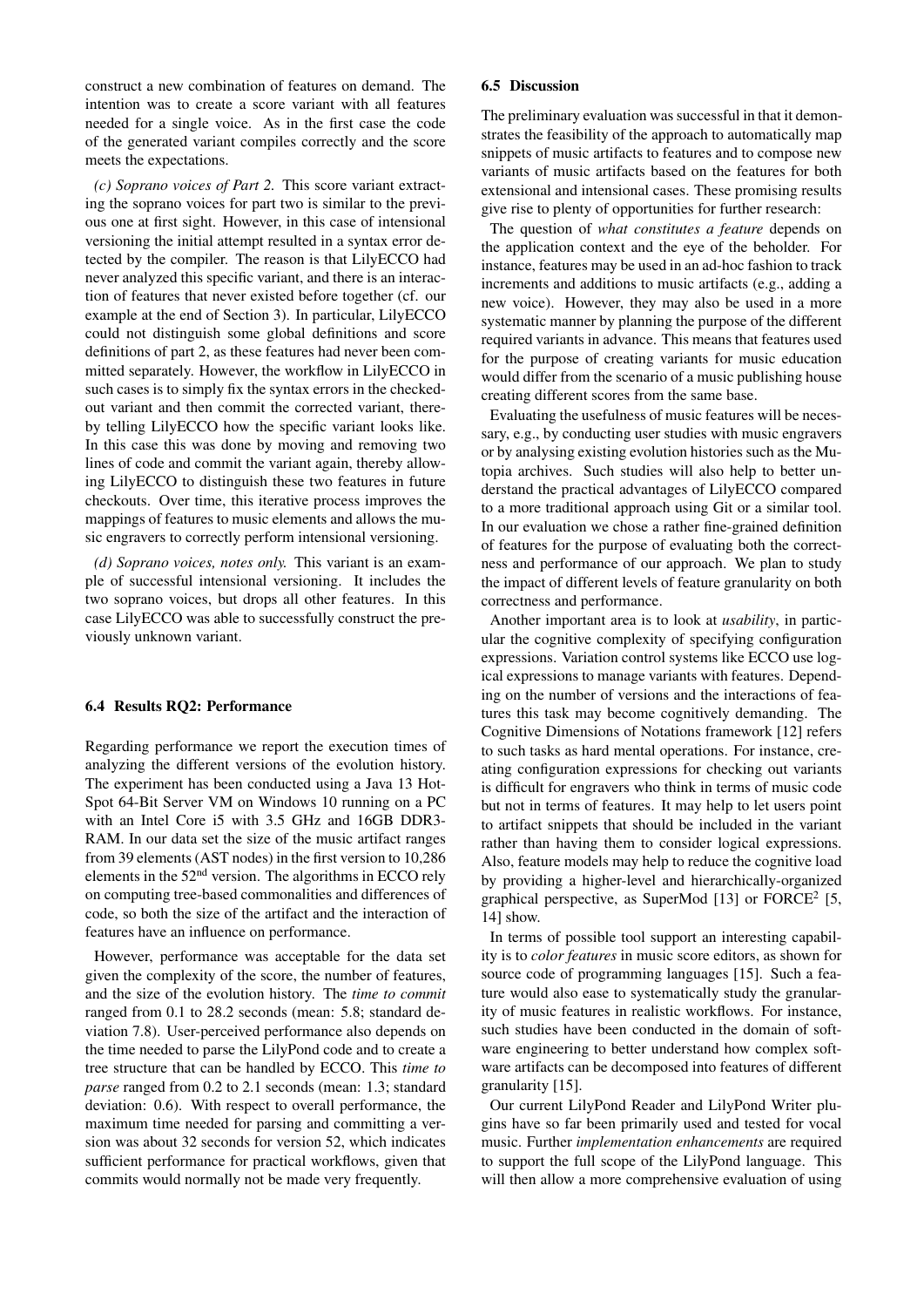music features for different kinds of music. We also plan to improve the performance of our approach by executing the Java and Python code of LilyECCO in a single virtual machine.

The LilyECCO extension for ECCO is based on the Lily-Pond system. However, our approach can also be applied to *other music notation software packages*, if they allow parsing their music artifacts to create a tree structure, which can then be analyzed by ECCO. ECCO also supports XML files. In case no API is available, an alternative thus would be to use MusicXML as an intermediate artifact format. However, this approach seems to be risky and cumbersome, given the often unpredictable results of current MusicXML exporters and importers.

Our current evaluation focused on the case of a single engraver committing music features and composing different music variants. We can extend this to support *collaborative scenarios involving multiple engravers* based on the distributed operations of the variation control system ECCO, which allows to clone repositories and to pull music features from one repository to another as shown in [\[16\]](#page-8-6).

# 7. RELATED WORK

LilyECCO uses tree-based code diffing to relate music features to music elements when committing changes to the repository. Antila et al. [\[17\]](#page-8-7) discuss the limitations of line-based diffing approaches and also propose a hierarchical diffing approach for collaboratively editing music artifacts. Similarly, Herold et al. [\[18\]](#page-8-8) present the MusicDiff tool for comparing two files with encoded music scores, which can also visualize the differences between these encodings. However, both approaches do not use features to label changes and to support music composition as in LilyECCO.

Fournier-S'niehotta et al. [\[19\]](#page-8-9) propose an approach that leverages a music content model for defining virtual corpora of music notation objects that allow the development of search and analysis functions across music artifacts encoded in different formats. While the approach does not consider evolution, the idea to perform analyses across diverse digital artifacts is also fundamental to LilyECCO, which can work with different kinds of artifacts.

Dannenberg has proposed to provide views on a score [\[20\]](#page-8-10), which "contains a subset of the information in the data structure and sometimes provides alternate or additional data to that in the data structure". This would allow that a change in a score can automatically be propagated to the parts (views on the score). The composition of a variant with LilyECCO based on features can also be seen as mechanism to create views on a score, and changes committed to the shared repository could be made available to other views (variants) via committing feature revisions and again checking out variants.

LilyECCO composes snippets, i.e., partial scores, to create new scores based on a selection of features. The idea to compose new scores based on existing ones has also been proposed by Lepetit-Aimon et al. [\[21\]](#page-8-11). In their approach a score can be composed as an arbitrary graph of score expressions.

## 8. CONCLUSIONS

We presented the LilvECCO approach for managing both revisions and variants of digital music artifacts created with music notation software. Our approach uses music features and a variation control system to manage the evolution of digital music artifacts using the LilyPond language. Our preliminary evaluation investigated both the correctness and the performance of LilyECCO, overall demonstrating its feasibility. The experiences gained in the experiment further allowed us to identify a number of interesting research directions for using music features in music notation workflows.

## 9. REFERENCES

- <span id="page-7-0"></span>[1] W. Lemberg, L. F. Moser, and U. Liska, "Music Engraving Conference, Music University Mozarteum, Salzburg," 2020. [Online]. Available: [https://gitlab.](https://gitlab.com/MusicEngravingConference/2020) [com/MusicEngravingConference/2020](https://gitlab.com/MusicEngravingConference/2020)
- <span id="page-7-1"></span>[2] R. Conradi and B. Westfechtel, "Version models for software configuration management," *ACM Computing Surveys*, vol. 30, no. 2, pp. 232–282, 1998.
- <span id="page-7-2"></span>[3] L. Linsbauer, F. Schwägerl, T. Berger, and P. Grünbacher, "Concepts of variation control systems," *Journal of Systems and Software*, vol. 171, p. 110796, 2021.
- <span id="page-7-3"></span>[4] T. Berger, D. Lettner, J. Rubin, P. Grünbacher, A. Silva, M. Becker, M. Chechik, and K. Czarnecki, "What is a feature? a qualitative study of features in industrial software product lines," in *Proceedings 19th International Software Product Line Conference*, ser. SPLC'15. Nashville, USA: ACM, 2015, pp. 16–25.
- <span id="page-7-4"></span>[5] D. Hinterreiter, L. Linsbauer, K. Feichtinger, H. Prähofer, and P. Grünbacher, "Supporting featureoriented evolution in industrial automation product lines," *Concurrent Engineering*, vol. 28, no. 4, pp. 265–279, 2020.
- <span id="page-7-5"></span>[6] S. Fischer, L. Linsbauer, R. E. Lopez-Herrejon, and A. Egyed, "Enhancing clone-and-own with systematic reuse for developing software variants," in *30th IEEE International Conference on Software Maintenance and Evolution, Victoria, BC, Canada, September 29 - October 3, 2014*. IEEE Computer Society, 2014, pp. 391–400.
- <span id="page-7-6"></span>[7] L. Linsbauer, R. E. Lopez-Herrejon, and A. Egyed, "Variability extraction and modeling for product variants," *Software & Systems Modeling*, vol. 16, pp. 1179–1199, Jan 2017.
- <span id="page-7-7"></span>[8] "Lilypond – notation reference," 2020. [Online]. Available: [https://lilypond.org/doc/v2.20/Documentation/](https://lilypond.org/doc/v2.20/Documentation/notation-big-page.html) [notation-big-page.html](https://lilypond.org/doc/v2.20/Documentation/notation-big-page.html)
- <span id="page-7-8"></span>[9] K. Czarnecki and U. Eisenecker, *Generative Programming: Methods, Tools, and Applications*. Boston, MA: Addison-Wesley, 2000.